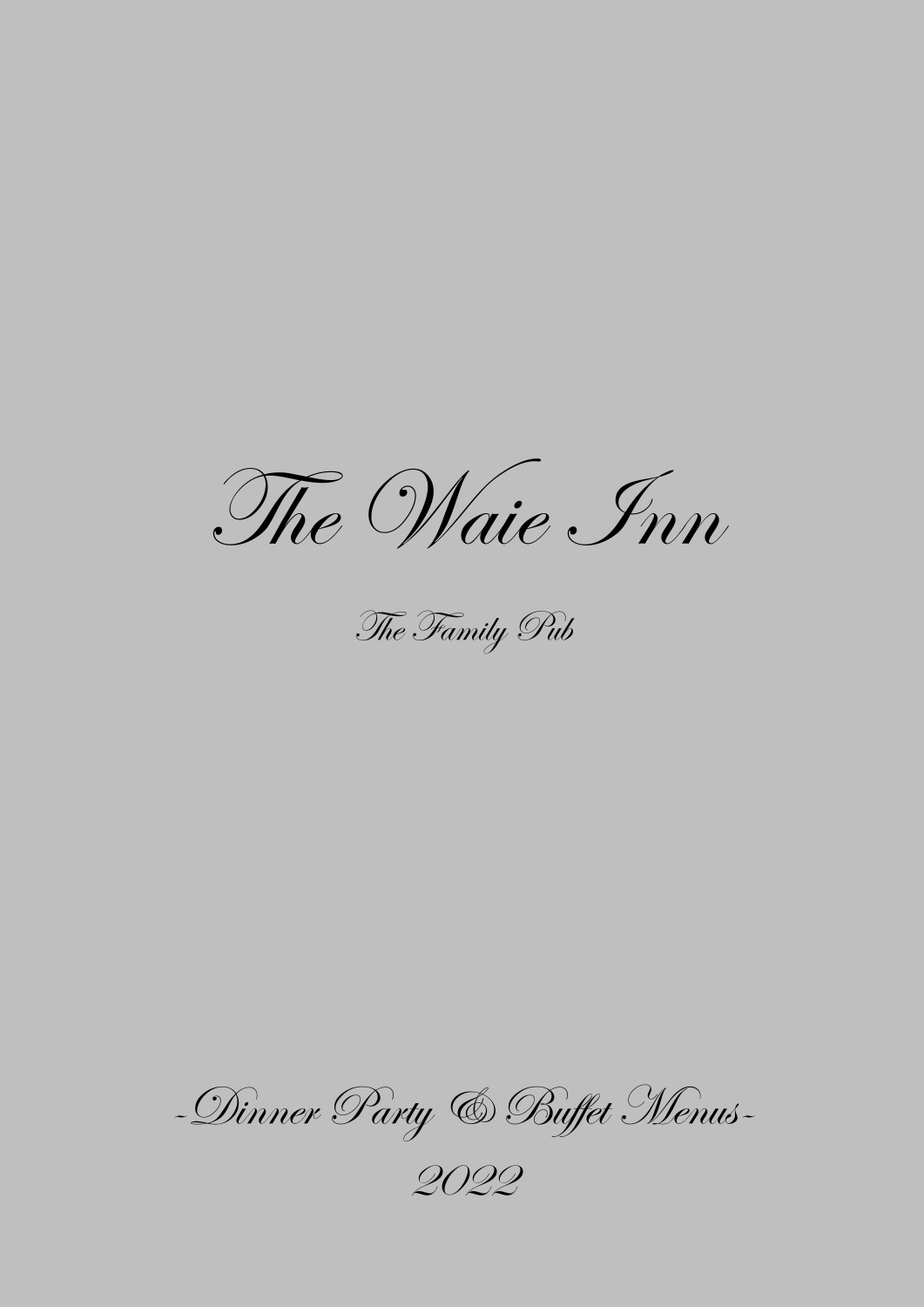# THE WAIE INN

## Menu A – Traditional Roast

£20 Per Person

#### **Starters**

#### (Guests Choose on the Day)

Homemade Soup

#### OR

Medley of Melon with Raspberry Coulis

#### Main Course

### (Select one of the Following)

Roast Devonshire Beef – Served with Yorkshire Pudding Roast Duckling – Served with Apple Sauce & Stuffing Slow Roast Pork – Served with Apple Sauce & Cider Gravy Chicken & Leek Pie

### Vegetarian options:

Lentil Bake OR Spanish Bean Casserole (also vegan) All Served with Chefs Choice Vegetables & Roast Potatoes

### **Dessert**

### A Selection of Homemade Desserts for Guests to Choose from on the Day

Freshly Filtered Coffee & Mint

Cheese & Biscuit Supplement of £1.50 Per Person

If you wish to offer your Guests a choice of 2 main courses from the above, £21 will be payable. Numbers need to be provided 14 days in advance please.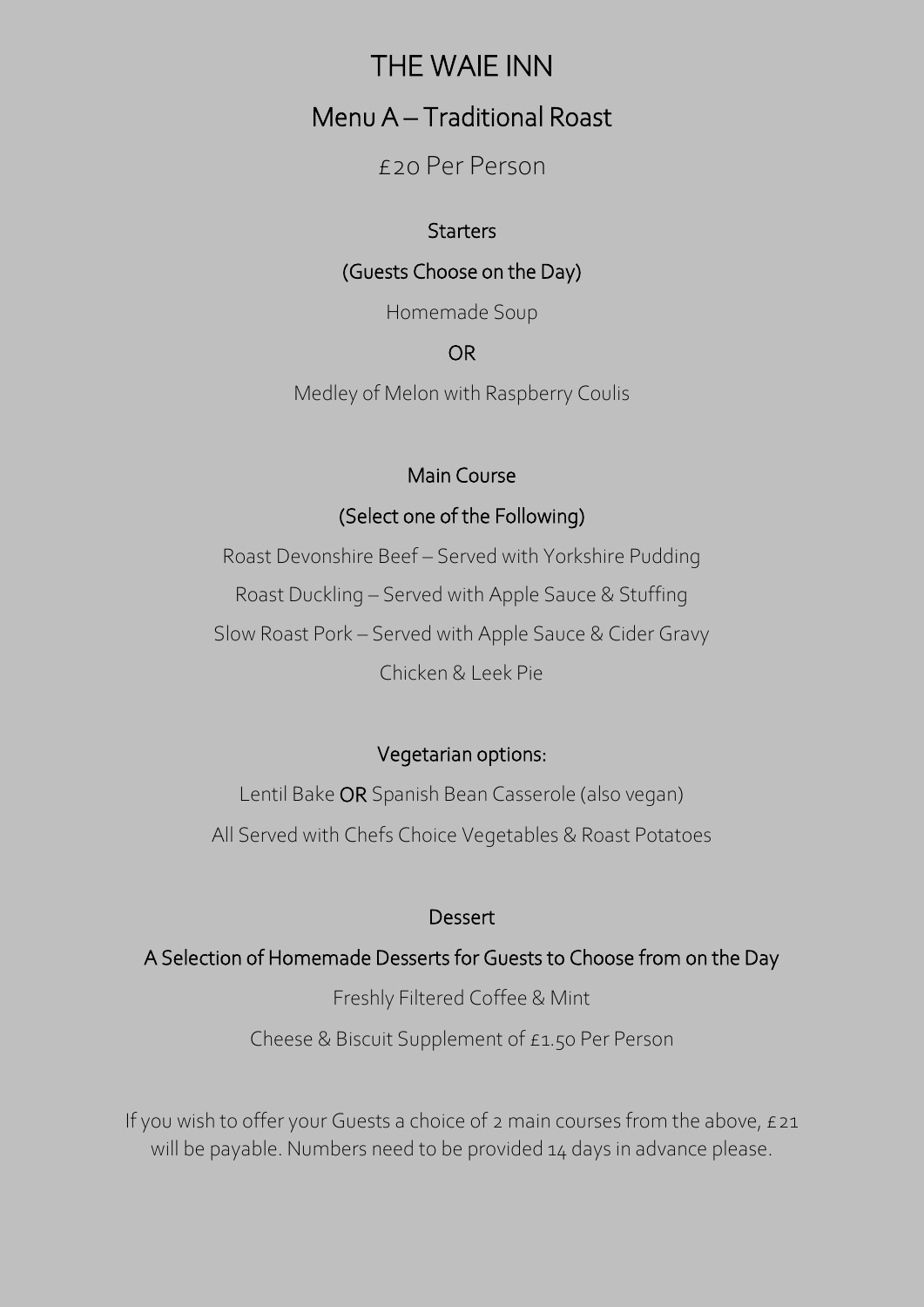## THE WAIE INN

### Menu B

£22.50 Per Person

#### **Starters**

(Choose 2 From the list for your entire party)

Prawn Cocktail – Bacon & Brie Croissant

Medley of Melon with Raspberry Coulis – Homemade Soup

Garlic Mushroom Vol-au-vent

### Main Course

### (Choose Two from the list for your entire party)

Roast Devonshire Beef – Served with Yorkshire Pudding Roast Duckling with Plum Sauce Stuffed Breast of Chicken – Served in a white Wine & Mushroom Sauce Crusted Fillet of Salmon with a Saffron & Prawn Sauce

### Vegetarian Option:

Roasted Vegetable & Mozzarella Tart OR Lentil Bake All Served with Chef Choice Vegetables & Roast Potatoes

### **Desserts**

A Selection of Homemade Desserts Freshly Filtered Coffee & Mint Cheese & Biscuit Supplement of £1.50 Per Person

### Numbers for Starters & Main Course Required 14 days in advance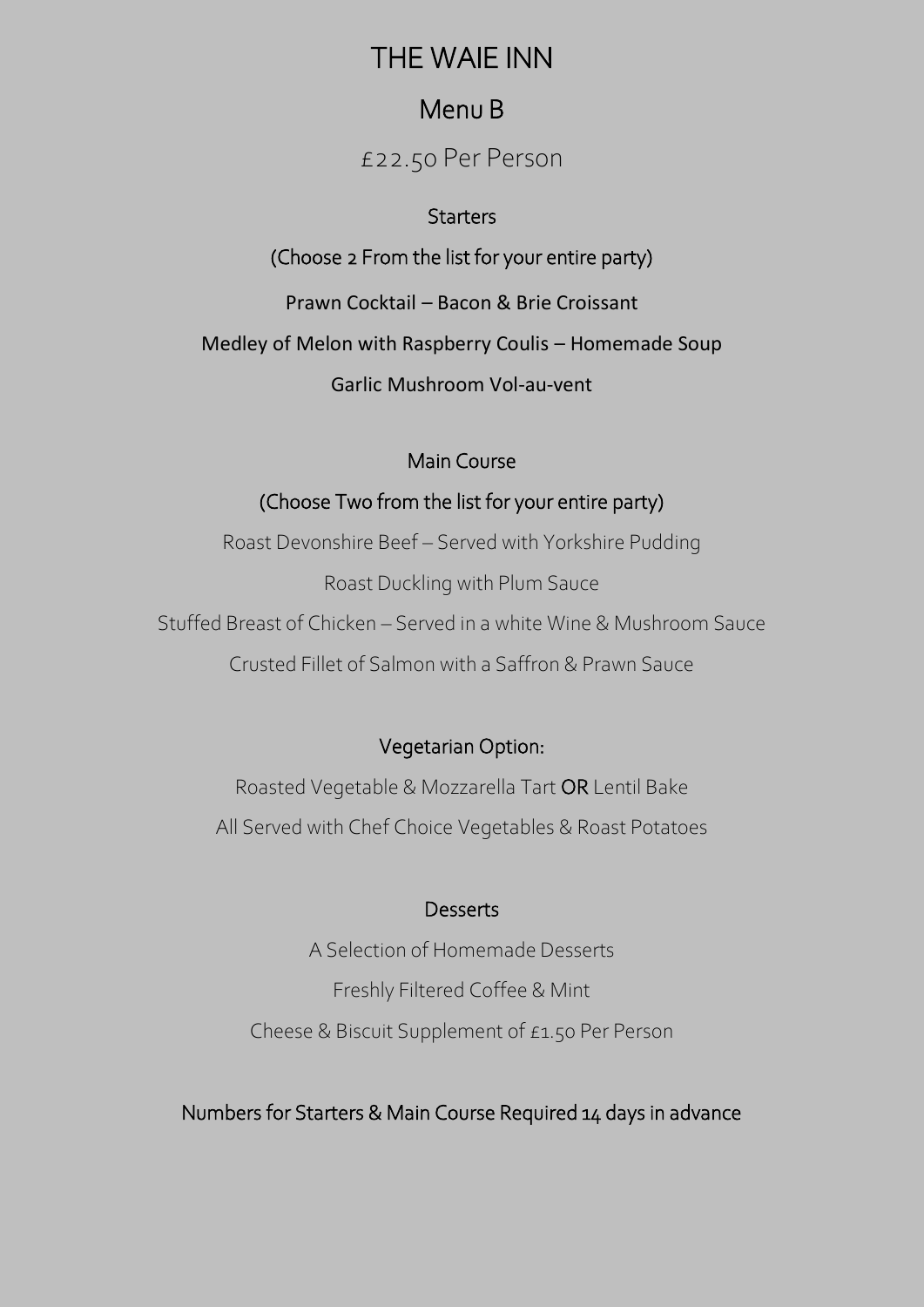## THE WAIE INN

### Menu C

#### $\overline{\phantom{0}}$ £26.50 Per Person

#### **Starters**

(Choose Three from the list for your entire party)

Prawn Cocktail – Avocado & Smoked Salmon Brioche

Herby Stuffed Mushroom – Homemade Soup

Medley of Melon with Raspberry Coulis – Smoked Trout Pate

### Main Course

### (Choose Three from the list for your entire Party)

Fillet of Salmon Served in a Cream & Grainy Mustard Sauce

Beef Wellington with a Mushroom & Red Wine Gravy (supplement of  $E_5$  pp)

Pork Loin Steak Topped with Apple, Stilton & Grainy Mustard Sauce

Roast Turkey with Stuffing, Bread Sauce & Sausage

Pan-Fried Chicken Breast with Goats Cheese & Thyme – Served on a bed of **Tagliatelle** 

### Vegetarian Option:

Cranberry & Nut Lattice OR Stuffed Pepper All Served with Chefs Choice Vegetables & Roast Potatoes

### **Dessert**

A Selection of Homemade Desserts Cheese & Biscuits Freshly Filtered Coffee & Mint

Numbers for Starters & Main Course Required 14 days in advance